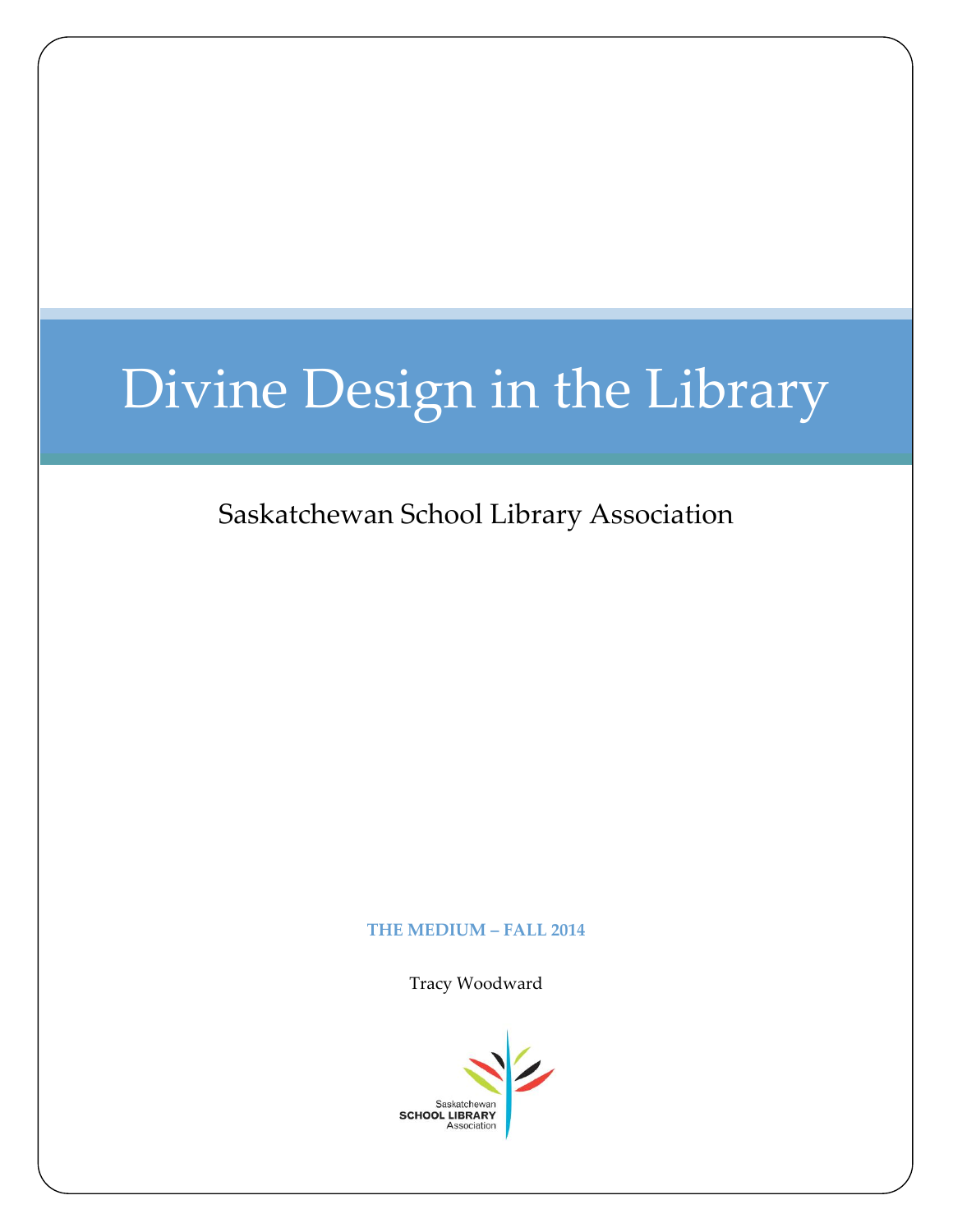## **Divine Design in the Library**

Saskatchewan School Library Association

I remember clearly walking in to this library for the first time. It looked pretty much like every other school library I had seen. Book shelves packed to their ends with books around the perimeter? Check. Tables and chairs crowded into the centre of the room? Check. Tables of computers? Check. Orange shag carpet? Check.

At about the same time, I was reading a great deal about  $21$ <sup>st</sup> Century Libraries and the Learning Commons. Schools were in the news for throwing out books and adding coffee shops to their libraries. I was completing course work in Teacher-Librarianship, and I was learning more about not only the nature of my role as a Teacher-Librarian but also the library space. Libraries and Teacher-Librarians were rapidly evolving. The  $21<sup>st</sup>$  century library is a space that works for multiple groups of people and multiple purposes. It is a gathering space, a teaching space, an inquiry space, a comfortable reading space, and more!

There was a clash between the reality of the library in which I found myself and the practice about which I was learning. I began to look critically at my space and how it functioned.

#### **The Physical Space**

The space was an excellent meeting room. There were enough tables and chairs for our large teaching staff and other groups who needed to meet. The library was working well as a computer lab. Housing 25 computers, classes booked in to use the computers and practice their typing or to type their reports. It was also working well as a book repository. In fact, there were books housed here since the 40s and 50s! Weeding had not been a popular practice in previous years. Finally, it was working great as a place to sign out books! Each day, classes dutifully filed in and out in their 15 minute time slots to sign out books for the week. What the library was not doing was working for the students it claimed to serve. It was not a space where students could work collaboratively, be inspired, easily access multiple modes of information, create and share their work or even read comfortably.

I worked in the library for a year without making any changes. I needed to see how the space worked, how it was used, and what was used regularly. I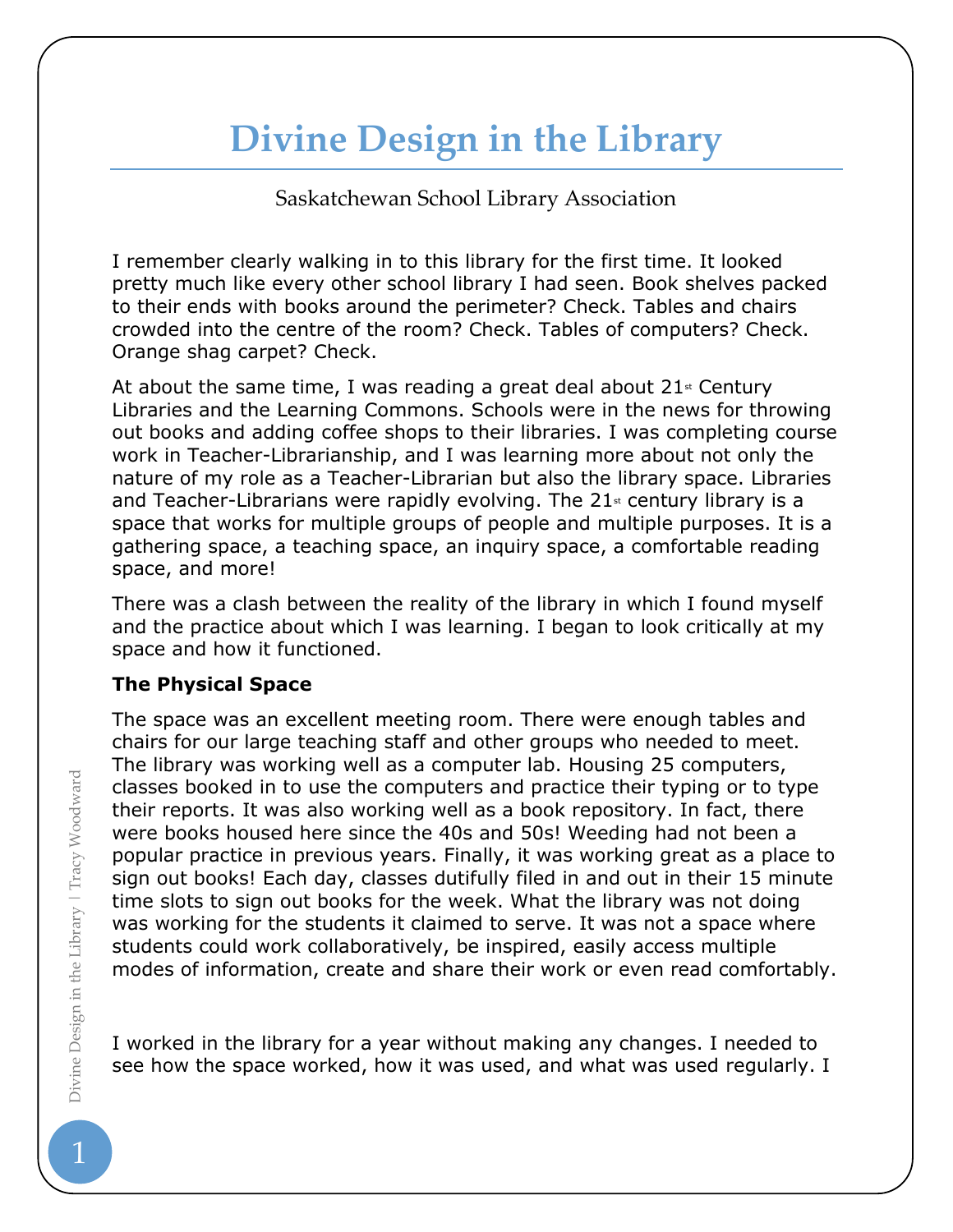also needed to learn more about the culture of the school, and take time to build relationships before making a massive overhaul.

At the time, my school served a K-5 population. In two years the school would operate as a K-3 school, the only primary school in the province. During my second year in the library, I began to critically and purposefully evaluate the space and how it was used. I read and researched more about school libraries that were making a difference in student learning and what was happening in those spaces, and I gradually developed a vision for what I wanted my school library to be.

I accessed Learning Support Facilitators in our school division, Samantha Mirwald and Patricia Peech. I had a vision in my head, but I wasn't exactly sure how to go about achieving it. These ladies helped me to think through the vision and develop a plan. Two videos really helped me to see what I knew I wanted.

The first video was about the **Anythink Library in Brighton**. I liked that this library focused on creating a space that worked for the patrons. This library is not a book repository. I liked the comfortable seating, the open space, the flexibility of the space, the variety of activities that could occur, the inclusion of technology and (gasp!) the shift in how books were organized!

The second video that had a big impact on me was from **Amesbury School in** [New Zealand.](https://www.youtube.com/watch?v=kqvPowlFJhI) Their school library was the hub and heart of the school, students had easy access throughout the day and the space was used for reading, research, creation and sharing. I wanted our library to be busy, to be comfortable, to be accessible, and to have technology for learning (not typing).

With a plan in place, I made a presentation to my administration team that included not only what I wanted to change, but more importantly why I wanted to make the changes and how they would impact student learning. Thankfully my principal is very supportive of the library. Aside from allotting me a budget of \$5000 to make the changes, he also advocated for and was successful in getting our 30 year old orange shag carpet replaced!

I had to first consider my students. I was going to be serving K-3 students. Some of the challenges we had:

- The furniture was not suited for small children (too high)
- · There was a lack of accessibility (students visited only once per week) as well as practical fact that shelving was too high
- The library used as a computer lab
- It did not work for multiple groups at once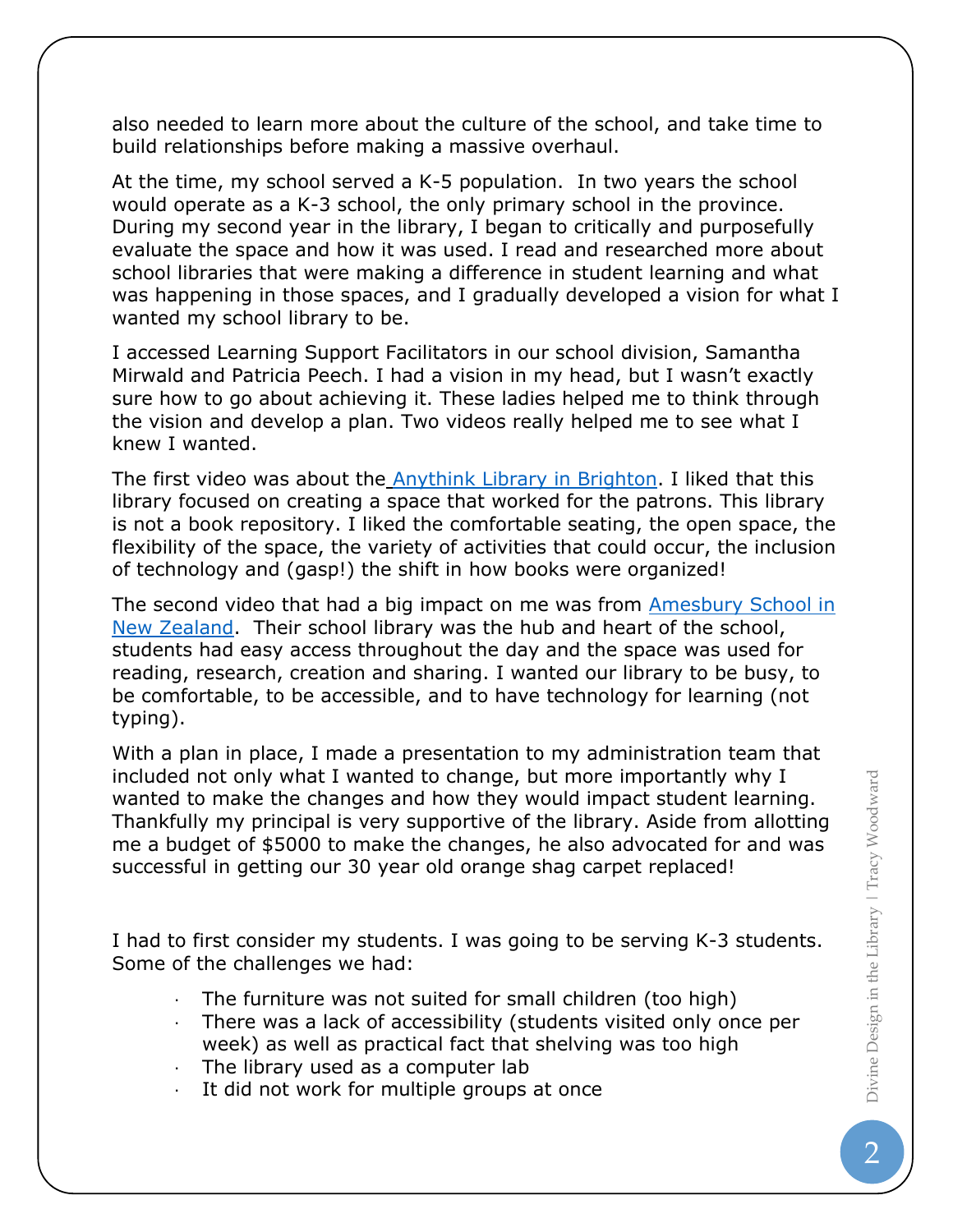- · There were a lack of tools and space to create artifacts that demonstrated their learning (space was not flexible)
- The space was not inspiring
- · How to create independence for students who may not be able to read, read well and who did not understand Dewey

I thought about how furniture could be arranged so that it could be flexible and to create zones. I used furniture and fabric to accomplish this.

In one corner I have a story pit. I hung some sheer fabric around it to define it, but that would allow light to come through. This space works for students who want to read quietly or for group story times or meetings.

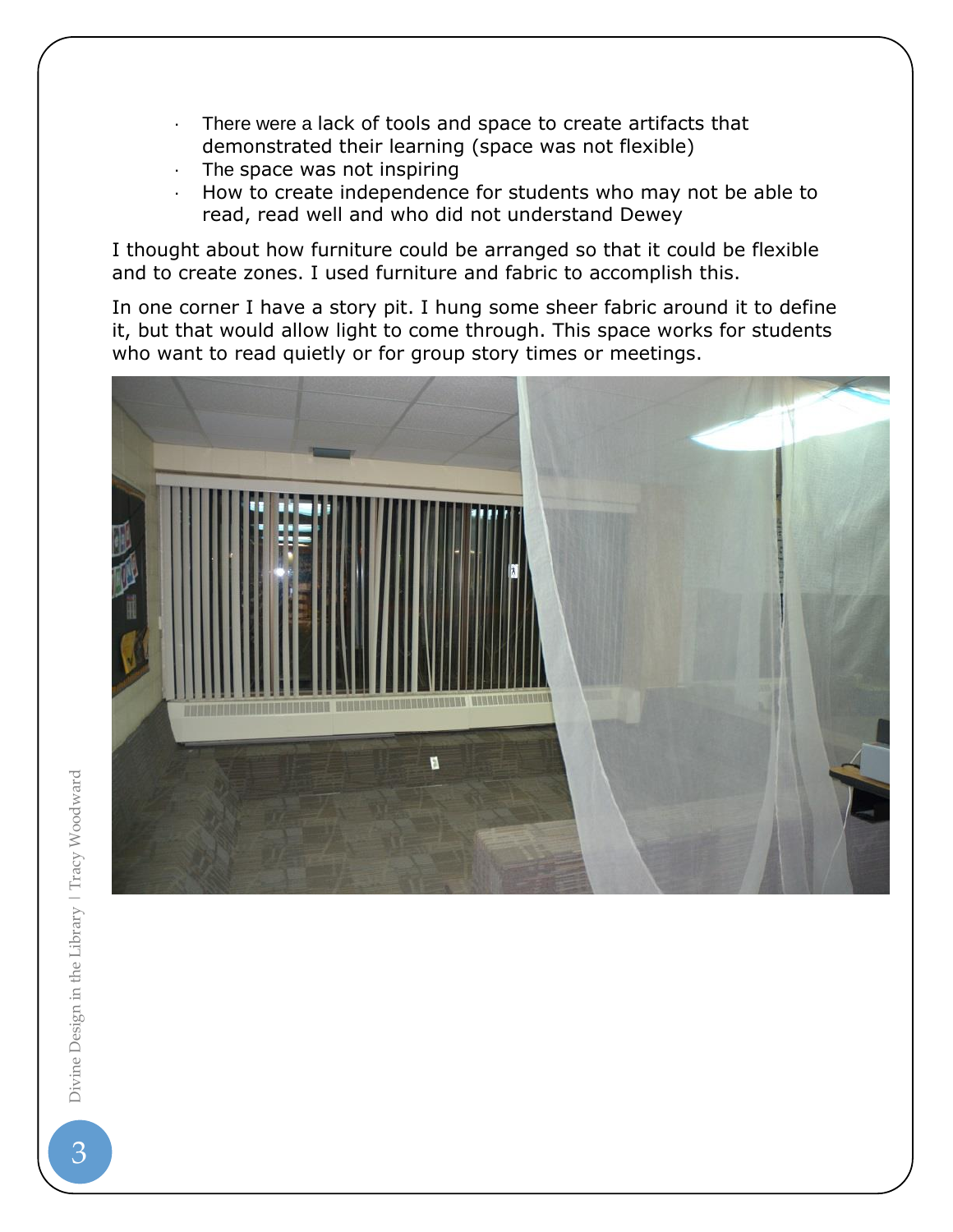

Next to the pit, I placed a large curved table that I found second-hand and put it on wheels so it could be moved around. I purchased some small stools to go around it. There is space to add more if needed or the table and seating can be moved so it can be a large empty space for a group to work on a larger project. Most of the time, small groups work here and frequently students like to sit together here to look at books.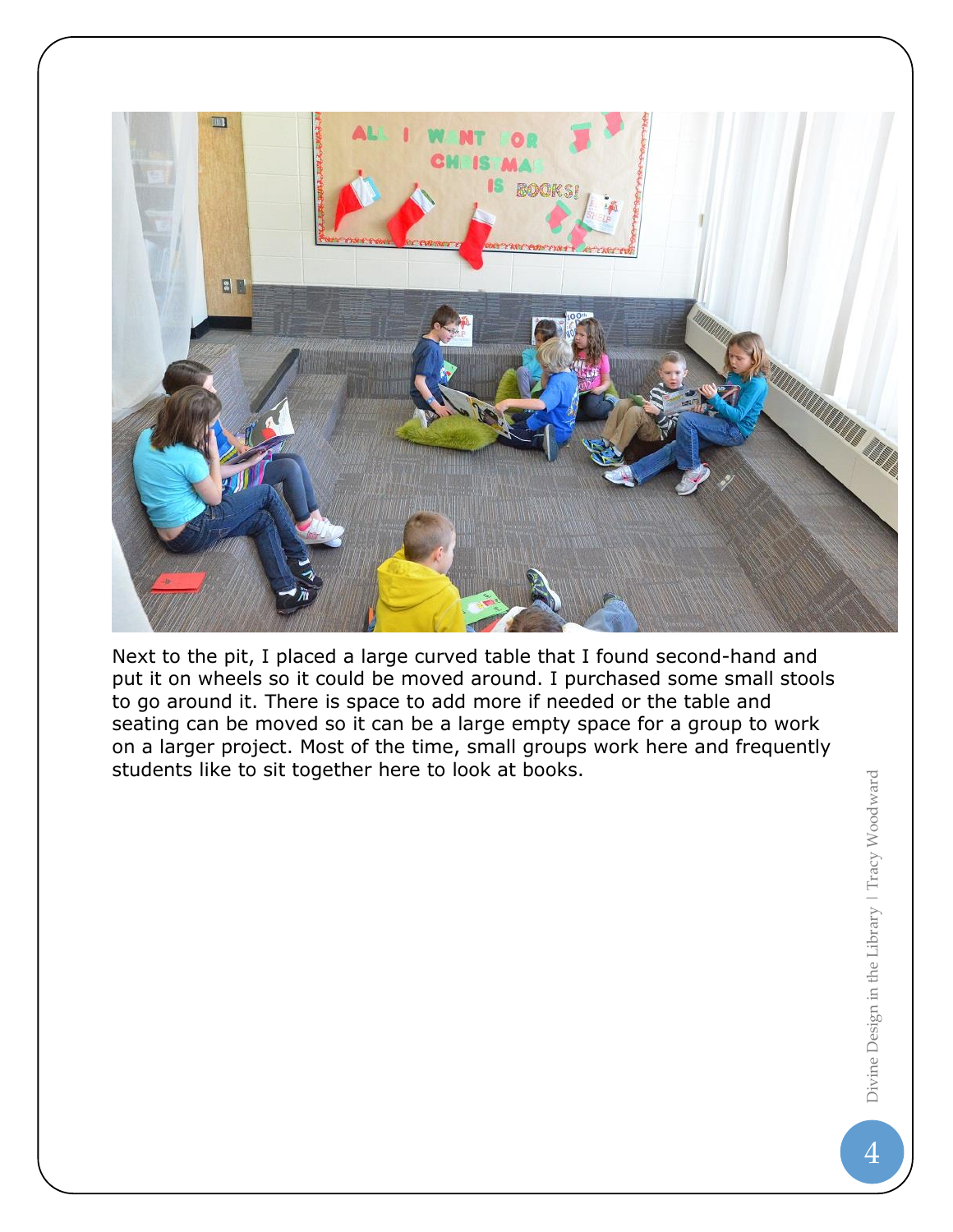

Finally, the last corner across the back. I draped fabric over the ceiling and down the front to create the feeling of a cozy tent. I filled this space with bean bags and large pillows and have added a couple of comfy chairs. This is another space that works easily for students wanting to read, small groups, or can easily be a space for a whole class to sit and learn.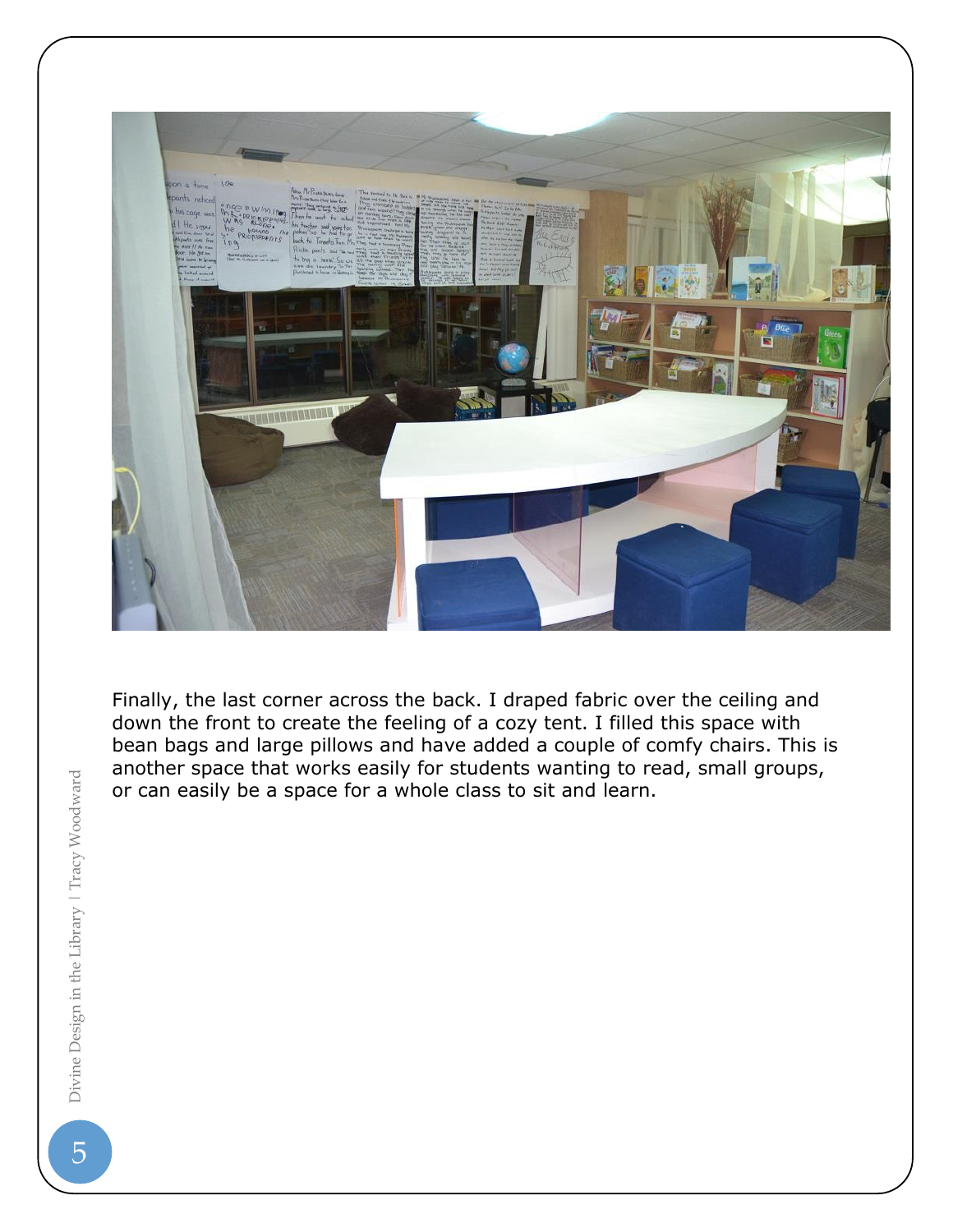

I had all of the computers except for a pod of five removed from the library. I gained 20 iPads as well. I wanted the technology to be used for learning, but not for a typing class.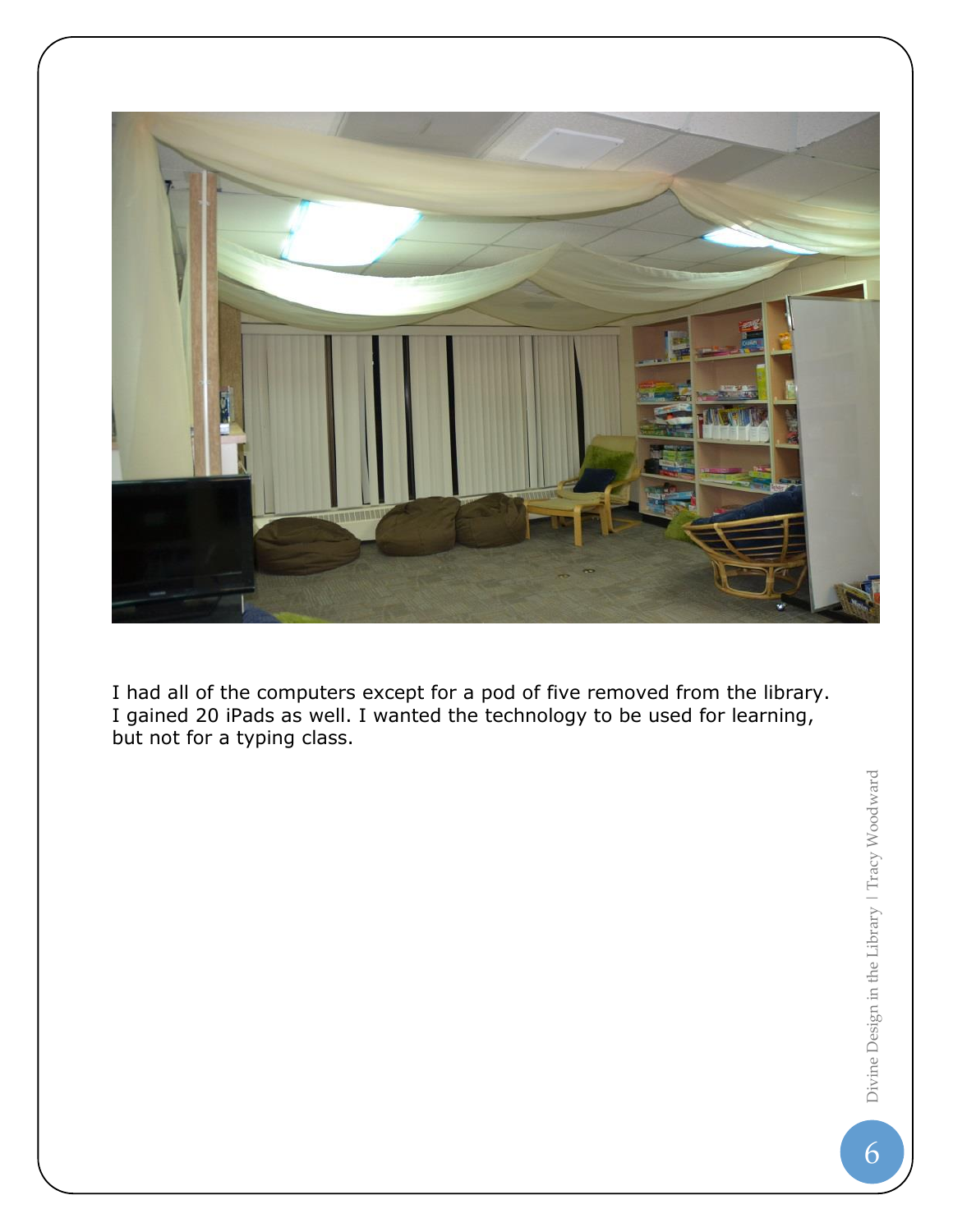

The centre of the library holds three book shelves for picture books. In the middle I placed some lovely second-hand furniture. It looks like a sitting room and it can be easily pushed out of the way to make room for the book fair, or to host an author or artist for a larger group of students.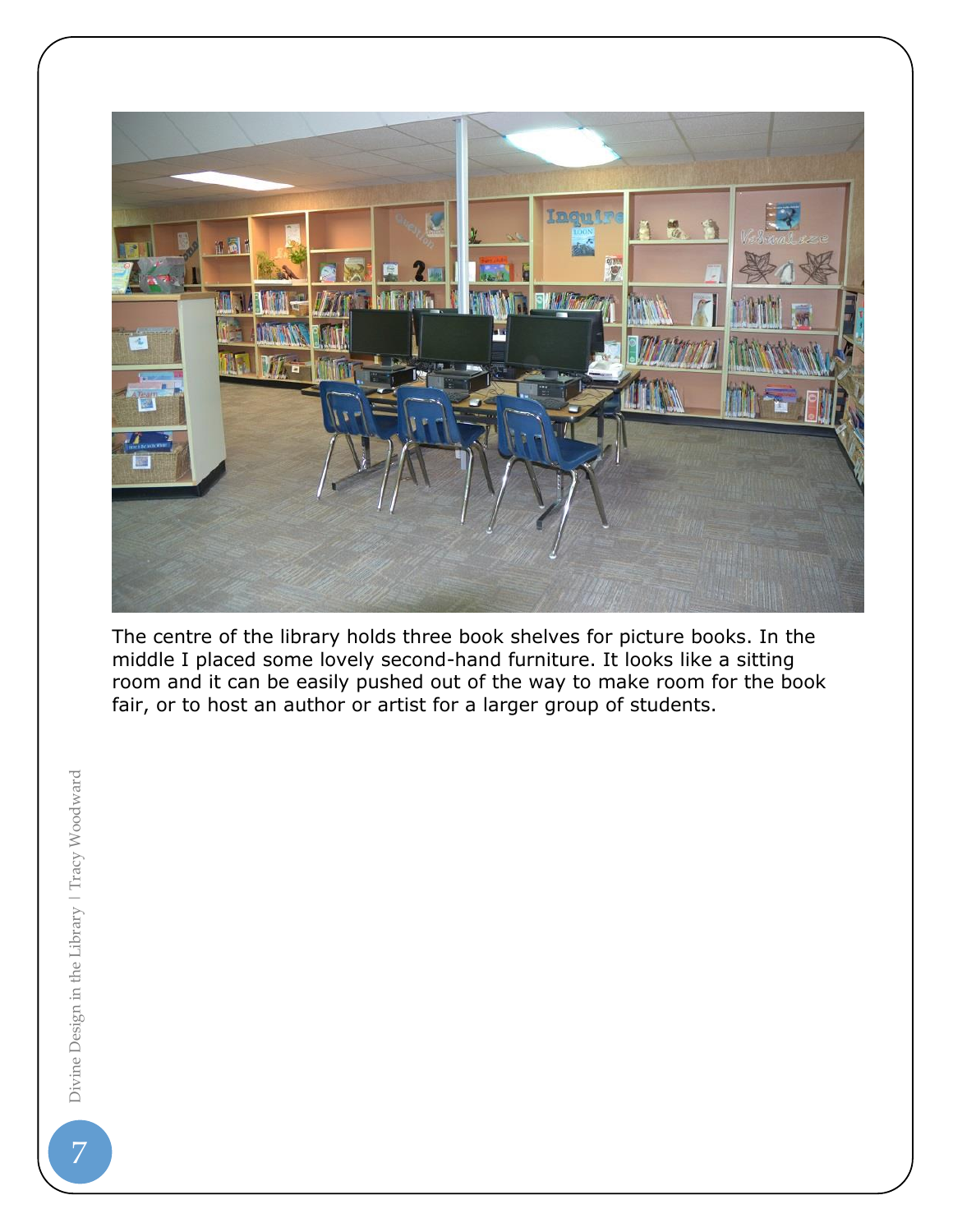

The physical change to the space was perhaps the easiest part of the change in the library. This was the first step to creating an inspiring, comfortable, collaborative space that suited the learning needs of students. The real hard work was yet to come. Next I tackled the collection. This is where I began to challenge traditional library organization and organize the collection to allow K-3 students to be more independent in the library and at the same time increase our circulation.

You can read more in the next issue of The Medium.